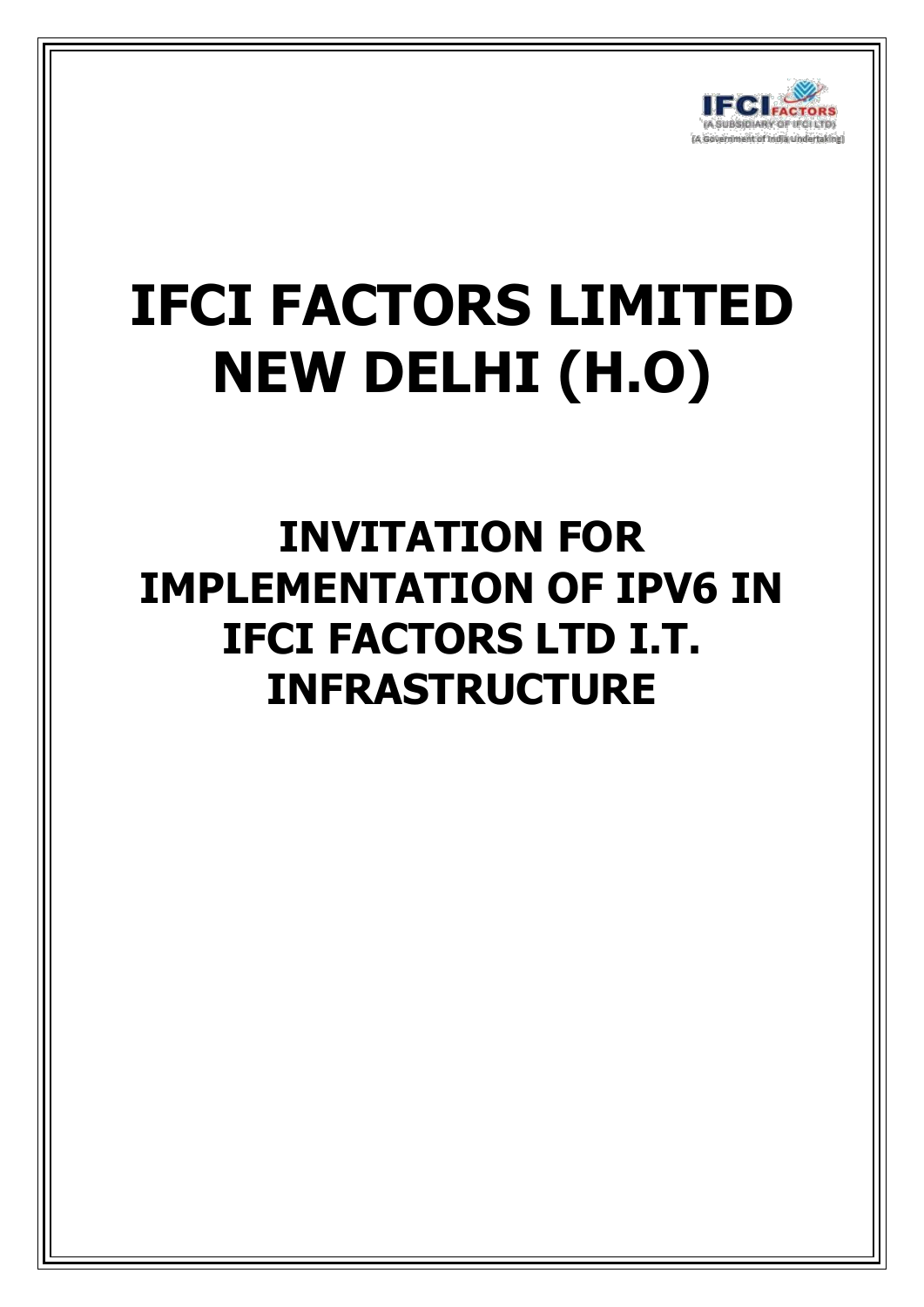

## **IFCI FACTORS LIMITED**

### **Invitation for implementation of IPV6 in IFCI FACTORS LTD IT infrastructure as per RBI guidelines.**

#### **1. Background:**

IFCI Factors Limited ('IFCI FACTORS LTD' or 'the Company'), is a Systemically Important Non-Deposit Taking Non-Banking Company (NBFC-ND-SI) registered with Reserve Bank of India (RBI), and is presently classified as a "NBFC Factors". For more details about Company, please refer to the Company's website: [www.ifcifactors.com](http://www.ifcifactors.com/)

#### **2. Scope of work:**

The scope of the work is for **implementation of IPV6 in IFCI FACTORS LTD IT Infrastructure as per RBI guide lines.** Implementation partner is expected to deliver the project in time bound period.

**Invitation of Bids:** IFCI Factors Ltd. invites sealed tender bids for **Implementation of IPV6 in IFCI FACTORS LTD IT Infrastructure as per RBI guide lines.**

| Services/Hardware                                                   | <b>Quantity</b> |
|---------------------------------------------------------------------|-----------------|
| Hardware:                                                           | $2$ nos.        |
| Two nos. Layer 3 Cisco/Zyxel 24 Ports                               |                 |
| <b>Aruba 505 Series Access Point</b>                                | $2$ nos.        |
| <b>Services:</b><br><b>OS Upgrade of Check Point Firewall</b><br>1. |                 |
| 2. IPv4 to IPv6 configuration & complete migration                  |                 |
| 3. Installation & Configuration of 2 LAN Switches                   |                 |
| 4. Installation & Configuration of 2 Aruba 500 Series Access        |                 |
| <b>Point</b>                                                        | One time        |
| 5. Migration of Windows Network servers                             | <b>Activity</b> |

#### **Important Dates**

| Tender Notice No.                                           | IT/06/2022         |
|-------------------------------------------------------------|--------------------|
| Date Of Issue                                               | 13/06/2022         |
| Last date for seeking clarifications, if                    |                    |
| any                                                         | 22/06/2022         |
| Last date and time of submission of Bid 22/06/2022; 2:00 PM |                    |
| (Technical & Commercial) in sealed                          |                    |
| envelopes                                                   |                    |
| Date and time of opening of Techno-                         |                    |
| Commercial Bid                                              | 22/06/2022; 4.00PM |